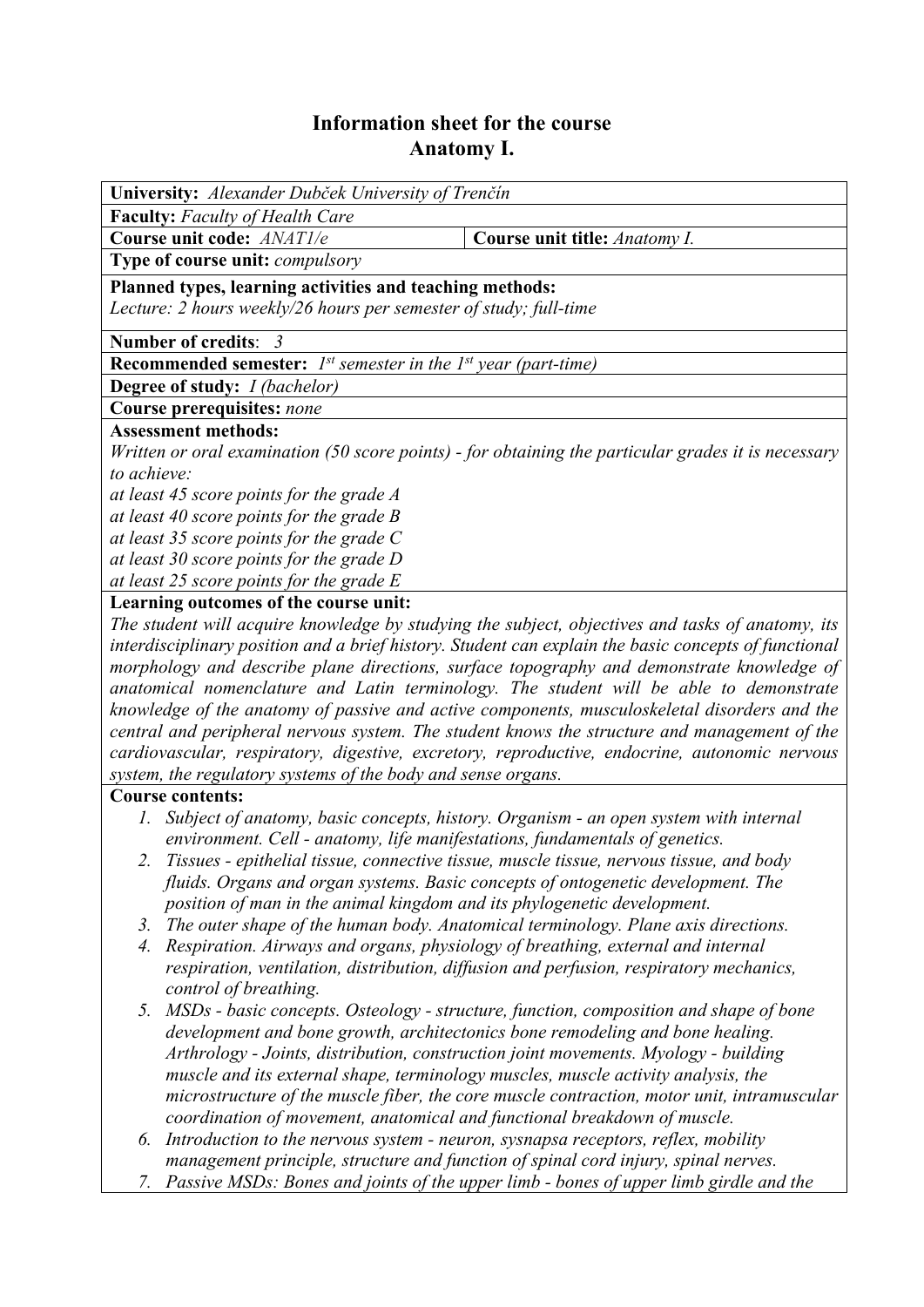*free limbs, their articular connections and ligamentous apparatus of the hand.* 

- *8. Bones and joints of the lower limb pelvis and lower limb bones free, searches pelvis, lower limb joints and ligamentous apparatus foot.*
- *9. Axial skeleton stands, their differences, and coccygeum sacrum, spine, spinal connections and ligamentous apparatus, shape and mobility of the spine.*
- *10. The skeleton of the chest, the connection of the chest, breathing pohyby.Kostra skull, brain and facial part of the skull shape, connections cranial bones, cranial cavity, Temporomandibular Joint, kraniovertebrálne searches and ligamentous apparatus.*
- *11. Active musculoskeletal disorders (neuromuscular component of the musculoskeletal system)*
- *12. Muscles of the upper limb. Plexus cervikobrachiális. The muscles of the upper limb girdle, shoulder joint, the muscles controlling the elbow joint and forearm, wrist and hand muscles, muscles of the thumb. Fascia of the upper limb. Innervation of the upper limb. Muscles of the lower limb. Plexus lumbosacralis. The muscles of the hip, thigh muscles, lower leg muscles, muscles of the foot, arch of the foot.*
- 13. *Fascia of the lower limb. Innervation of the lower limb. Trunk muscles dorsal group, chest muscles, the abdominal wall, the pelvic floor muscles. The muscles of the neck. Fascia neck and trunk. Innervation of the neck and torso. Facial muscles and masseter muscles, innervation.*

## **Recommended of required reading:**

- *1. MELLOVÁ, Y. , HEŠKOVÁ, G., VÝBOHOVÁ , D. , MELLO, M., KUNERTOVÁ, L., MARČEKOVÁ, M. Anatómia človeka pre nelekárske študijné programy. Martin: Osveta, 2010, 183 p. ISBN 978-80-8063-335-6.*
- *2. DYLEVSKÝ, I. Somatológia. Martin: Osveta, 2003. 439 p. ISBN 80– 8063– 127-1.*
- *3. ČIHÁK, R. Anatomie 1. Praha: Grada Publishing 2013. 552 p. ISBN 978- 80-247-3817- 8.*
- *4. ČIHÁK, R. Anatomie 2. Praha: Grada Publishing, 2013. 512 p. ISBN 978-80-247-4788- 0.*
- *5. ČIHÁK, R. Anatomie 3. Praha: Grada Publishing, 2013. 692 p. ISBN 978-80-247-1132- 4.*
- *6. NETTER FRANK H. Anatomický atlas člověka. Praha : Grada Publishing, 2005. 628 p. ISBN 80-247-1153-2.*
- *7. LOVÁSOVÁ, K. KLUCHOVÁ, D. Nový pohľad na topografiu štruktúr sluchového orgánu. Slovenský lekár. Máj-jún 2009: 105-109.*
- *8. Osteologický Bulletin 1999, č.1, roč. 6, p.102 117.*
- *9. Osteologický Bulletin 2001, č. 1, roč. 6, p. 2 45*
- *10. KUBÍKOVÁ, E. HIRJAK, D. HISHAM EL FALOUGY, GMITTEROVÁ, K,. VARGA, I: Elongácia processus styloideus a osifikované ligamentum styloideum u 28 ročného muža. Medicínsky Monitor, 2009, 2, p. 1 –5.*
- *11. PAVLOVČINOVÁ, G. Cerumen a hygiena zvukovodov. Edukafarm medinews, 2008, 1: 32.*
- *12. BARTONÍČEK, J. DŽUPA, V. SKÁLA-ROSENBAUM, J,. DOUŠA, P,. PAZDÍREK,P: Zlomeniny proximálního femuru. Postgrad Med, 2005, 7, 5: 485 – 490.*
- *13. HUTCHINSON MAT ET AL. Lidské tělo. Obrazový atlas latinsko česko anglický. C-Press, Brno 2007, 142 p. ISBN 80-251-0662-4.*  **Language:** *Slovak*

| Language. <i>Slovan</i>                                       |        |        |           |       |        |       |  |
|---------------------------------------------------------------|--------|--------|-----------|-------|--------|-------|--|
| <b>Remarks: -</b>                                             |        |        |           |       |        |       |  |
| <b>Evaluation history:</b> Number of evaluated students - 775 |        |        |           |       |        |       |  |
|                                                               |        |        |           |       |        |       |  |
|                                                               | 24.97% | 25.87% | $17.85\%$ | 9.18% | 13.97% | 8.15% |  |